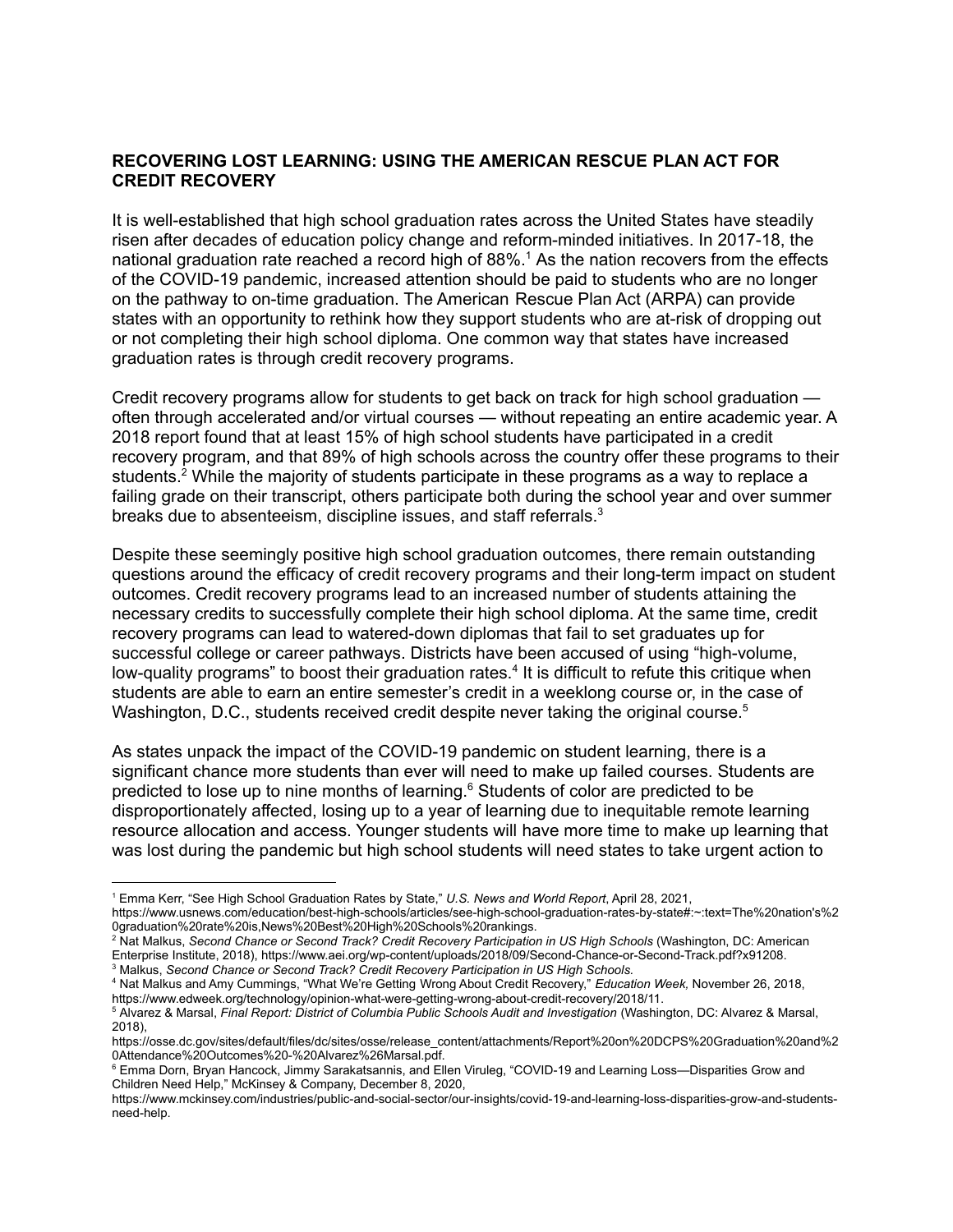overcome their loss before it affects their graduation status. It is essential that states, districts, and schools take this opportunity to reimagine their credit recovery and dropout prevention programs to ensure that all students are prepared for a high-quality learning pathway on their way to college and career readiness.<sup>7</sup>

## **Utilizing ARPA to Expand and Improve Credit Recovery Programs**

In addition to the \$68 billion distributed through earlier relief programs, ARPA provides an extraordinary \$123 billion to education agencies, with the requirement that most of the funding go to evidence-based interventions to address instructional loss, summer enrichment activities, and after-school programming. Along with the requirement of evidence-based practices, the funding is required to "address the disproportionate impact of the coronavirus" on student subgroups. This stipulation opens the door for states to rethink their dropout prevention programs and provide additional support to students from low-income families, students of color, students with disabilities, and English language learners.

Of the \$123 billion that ARPA will provide to SEAs, approximately \$110.5 billion will flow down to LEAs. SEAs will receive \$12.3 billion and all funds must be allocated prior to September 2024. This amount of funding provides an incredible mechanism for states and districts to make bold, innovative decisions that serve students and communities most impacted by the pandemic.

| K-12 ESSER COVID-19 Pandemic Relief Funding |                 |                 |
|---------------------------------------------|-----------------|-----------------|
|                                             | <b>ARPA</b>     | <b>Total</b>    |
| <b>Local Agencies</b>                       | \$110.5 billion | \$170.6 billion |
| <b>State Agencies</b>                       | \$12.3 billion  | \$18.9 billion  |
| <b>Total</b>                                | \$122.8 billion | \$190.3 billion |

SEAs should consider using their set-aside money to provide guidance, technical support, and incentives for the credit recovery strategies that they believe LEAs should undertake, both for immediate action and for developing long-term, sustainable programs with structures that LEAs can work within.

In order to ensure that districts are reimagining their credit recovery programs to support students toward high-quality pathways for college and career readiness, rather than simply earning course credits, states should influence and model for districts to use their ARPA set-aside funding to do the following:

- **Conduct a credit recovery program audit** to analyze current offerings based on disaggregated demographic data. Districts should use this audit to expand impactful but underutilized programs. States can influence districts by offering matching grants to LEAs that retire low-quality or underenrolled programs and increase enrollment in high-demand, high-value programs. Florida's CTE Audit is a strong example that both districts and states can follow.<sup>8</sup>
- **Provide high-quality professional development and incentive funding** for educators who can offer additional support and mentoring to at-risk or already failing students. Another alternative would be to utilize high-quality, high-impact tutoring programs for at-risk students taught by qualified educators.

<sup>7</sup> ExcelinEd, "Pathways Matter," https://pathwaysmatter.org/.

<sup>8</sup> Florida Department of Education, *Florida's CTE Audit: Statewide Review of Programs* (presentation, January 24, 2020), http://www.fldoe.org/core/fileparse.php/18788/urlt/2020CTEAuditPreliminaryFindings.pdf.